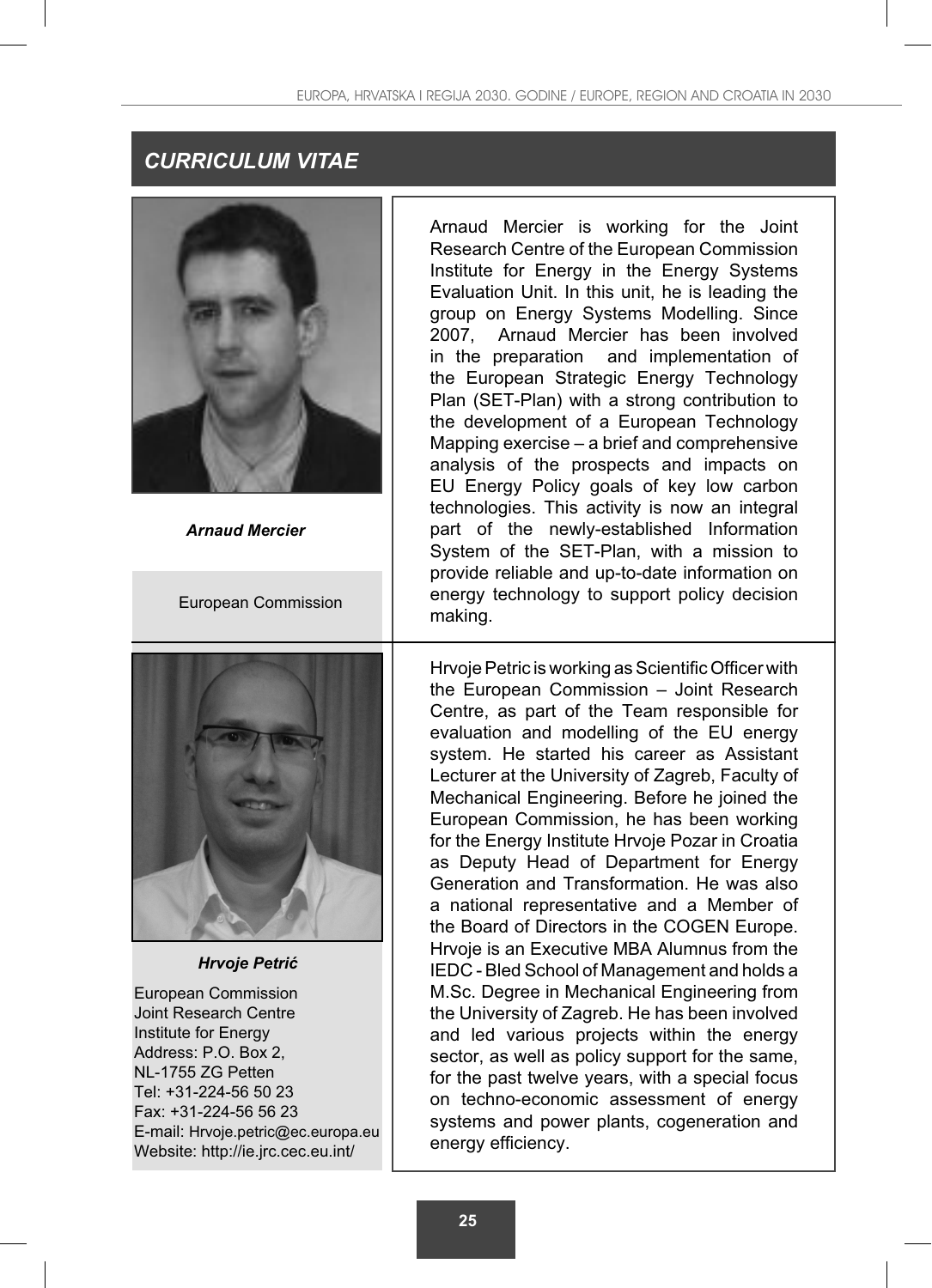Arnaud MERCIER Hrvoje PETRIC Estathios PETEVES European Commission Joint Research Centre Institute for Energy Netherlands

### **TOWARDS A EUROPEAN ENERGY TECHNOLOGY POLICY – THE EUROPEAN STRATEGIC ENERGY TECHNOLOGY PLAN (SET-PLAN)**

### *Abstract*

The transition to a low carbon economy will take decades and affect the entire economy. There is a timely opportunity for investment in energy infrastructure. However, decisions to invest in technologies that are fully aligned with policy and society priorities do not necessarily come naturally, although it will profoundly affect the level of sustainability of the European energy system for decades to come. Technology development needs to be accelerated and prioritized at the highest level of the European policy agenda. This is the essence of the European Strategic Energy Technology Plan (SET-Plan).

The SET-Plan makes concrete proposals for action to establish an energy technology policy for Europe, with a new mind-set for planning and working together and to foster science for transforming energy technologies to achieve EU energy and climate change goals for 2020, and to contribute to the worldwide transition to a low carbon economy by 2050.

This paper gives an overview of the SET-Plan initiative and highlights its latest developments. It emphasises the importance of information in support of decision-making for investing in the development of low carbon technologies and shows the first results of the technology mapping undertaken by the newly established Information System of the SET-Plan (SETIS).

### **PREMA POLITICI ENERGETSKE TEHNOLOGIJE ZA EUROPU – EUROPSKI STRATEŠKI ENERGETSKO TEHNOLOŠKI PLAN (SET PLAN)**

#### *Sažetak*

Prijelaz na niskougljičnu ekonomiju trajat će desetljećima i utjecat će na cjelokupno gospodarstvo. Postoji pravovremena prilika za ulaganje u energetsku infrastrukturu. Međutim, odluke o ulaganjima u tehnologije koje su u potpunosti usklađene s političkim i društvenim prioritetima ne donose se lako, iako će duboko utjecati na razinu održivosti europskog energetskog sustava u desetljećima koja su pred nama. Tehnološki razvoj treba ubrzati i učiniti prioritetom na najvišoj razini. Ovo je bit Europskog strateškog energetskotehnološkog plana (SET Plan).

SET Plan daje konkretne prijedloge za djelovanje na uspostavi politike u energetskim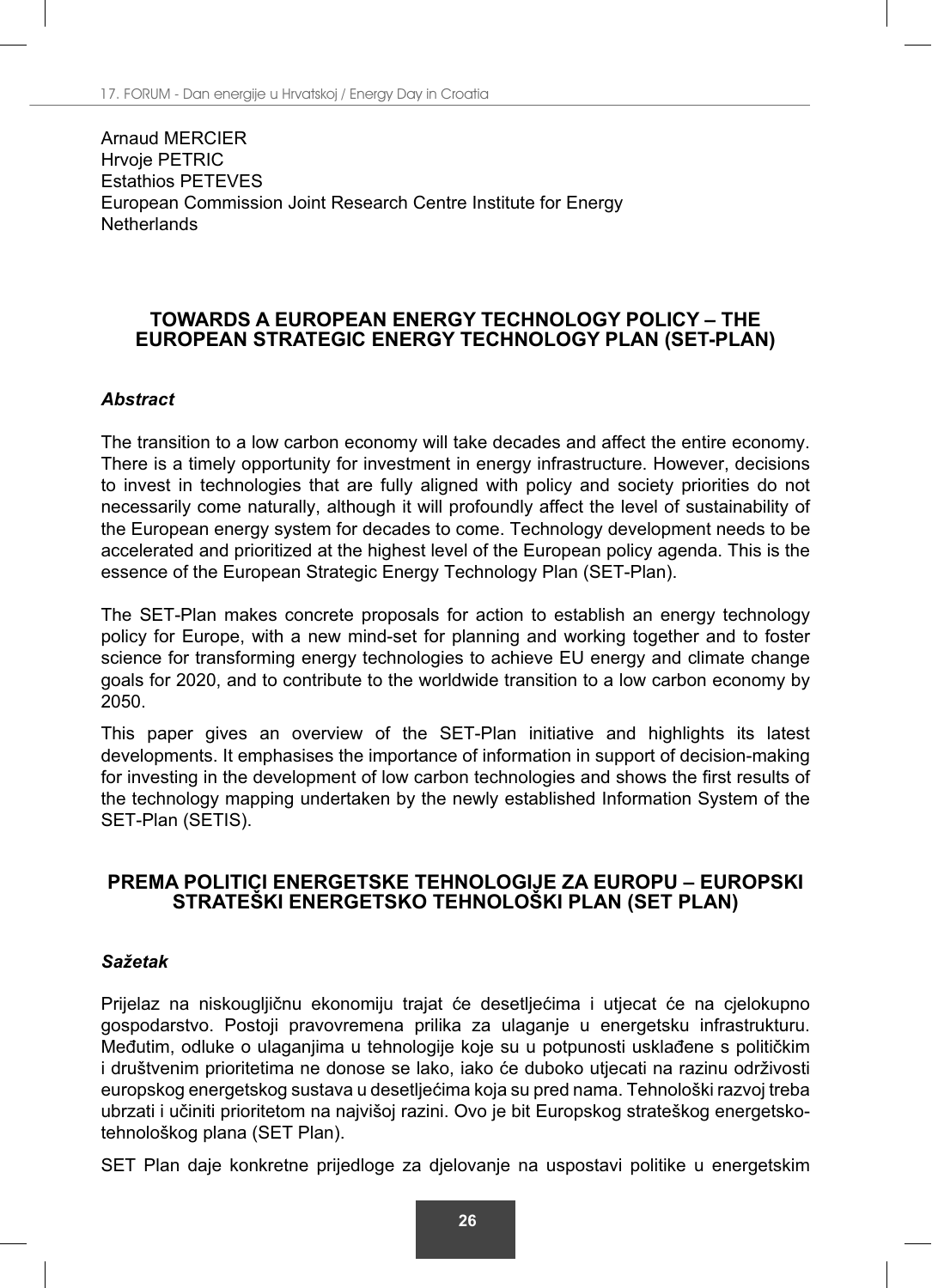tehnologijama za Europu s novim referentnim okvirom planiranja i suradnje. Osim toga, daje i prijedloge za jačanje znanosti tehnologija energetskih transformacija kako bi se postigli energetski ciljevi i ciljevi borbe protiv klimatskih promjena do 2020 u Europskoj uniji te za doprinos globalnoj tranziciji k niskougljičnoj ekonomiji do 2050. godine.

Ovaj rad daje pregled inicijativa SET Plana s posebnim osvrtom na to što se u okviru Plana događa u najnovijem periodu. Rad naglašava važnost informacija u podršci procesu odlučivanja o ulaganjima u razvoj niskougljičnih tehnologija i pokazuje rezultate preslikavanja tehnologija poduzetog u okviru novog Informacijskog sustava SET Plana (SETIS).

## *1. INTRODUCTION*

The European Union needs affordable, secure and sustainable flows of energy. In the last decades, the European energy system has shown growing signs of unsustainability. Time is of the essence. Europe is constantly increasing its imports of fossil fuels from different regions of the world, while in the same time, energy prices are drastically rising. Energy consumption continues to increase whilst the energy sector is still the first contributor to greenhouse gases emissions. Globally, if annual emissions continue at today's levels, greenhouse gas levels would eventually lead to a rise by 2 – 5ºC of global mean temperature with damaging effects on human societies. Altogether, these trends pose significant threats and difficulties to EU citizens and the competitiveness of the EU industry.

With current trends and technologies, the EU and the world will not achieve its climate change objectives at a cost that is economically sustainable [1]. Reversing the trend of carbon-intensive energy production and consumption is challenging and requires an urgent, long-lasting and drastic shift towards low-carbon energy technologies. Research and innovation in energy technologies are therefore vital in meeting the EU's climate and energy policy goals. But the current European innovation system is not currently geared to deliver this technology change. A novel approach has to be developed based on reinforced and focused cooperation at the European level [2].

## *2. A LEVEL PLAYING FIELD FOR LOW CARBON TECHNOLOGIES*

A striking feature of the current European energy system, shared with other part of the world, is that despite formidable technology advances and the provision of high quality and reliable services, the current energy supply and consumption pattern will have to be changed if Europe wants to continue to rely on energy as a key enabler of economic growth and enjoyable lifestyle.

In a snapshot, in a business as usual scenario<sup>1</sup>, the final energy demand for the EU-27 is forecasted to steadily increase in all the different end-use sectors. Compared to 2005, in 2030, Europe will consume about 20% more final energy. Transport remains the fastest growing sector with an average annual increase of 1%, and no clear sign of stabilization before 2030. Europe is also steadily relying more and more on import of primary energy resources to fuel its energy demand. This is not a prescribed feature at such. However,

<sup>1</sup> EU Energy and Transport Trends up date 2007 (business as usual scenario)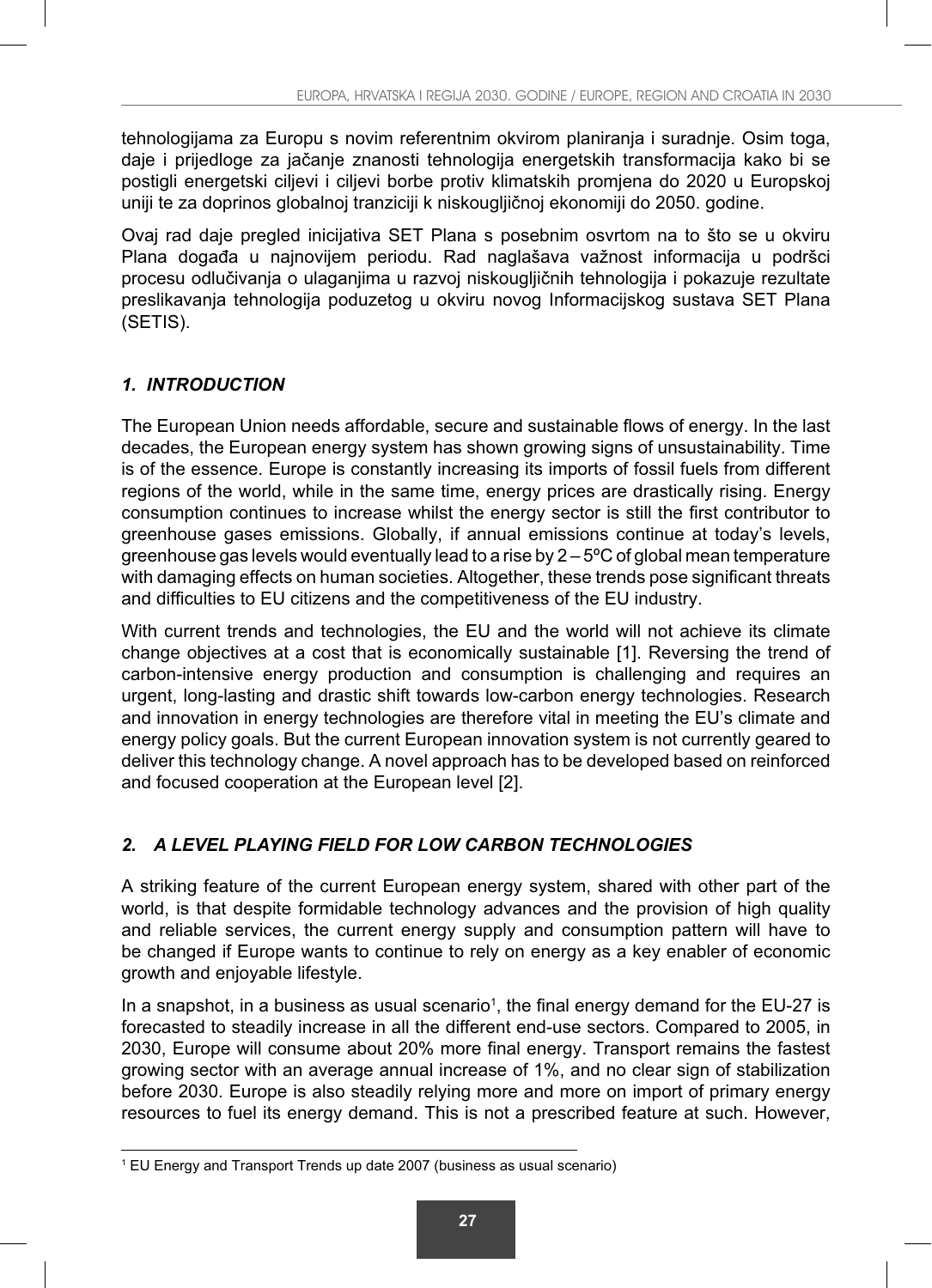considering the recent increase in energy price and the possibilities of disruption of energy supply, this situation poses a risk for Europe economy and citizens. Overall, Europe is slowing shifting from a current 50% dependency ratio to approximately 70% by 2030. This trend is mainly caused by the declining of domestic European production capacity of fossil fuels, combined with a quasi-monopoly of fossil fuel in the EU energy balance, where 78% of the energy comes from fossil fuels. This ratio is predicted to remain about the same up to 2030, in a context where in two years time, the price of a barrel of crude oil has more than doubled. On the Greenhouse emission front, despite a commitment and burden sharing agreement to reduce European emissions by 8%, these emissions are still growing with an expected average annual increase of 0.3%. Transport is the second largest contributor to CO $_{\textrm{\tiny{2}}}$  emissions after the power sector. [3]

The response to these challenges is far-reaching, and triggered a comprehensive approach from the European Union encompassing binding targets for 2020 to reduce greenhouse gas emissions by 20% and ensure 20% of renewable energy sources in the EU energy mix; a plan to reduce EU global primary energy use by 20% by 2020; carbon pricing through the Emissions Trading Scheme and energy taxation; a competitive Internal Energy Market; an international energy policy as proposed and adopted by the European Union in its energy package in 2008 [4].

However, this is only one part of the solution. There is more and more certainty that the new frame of development of energy policies driven by the sustainability imperative requires a drastic change of the energy technology mix. Incremental technological improvements are not sufficient. As an example, the way carbon-based energies are transformed and consumed through an open to air cycle can no longer be sustained and, hence, calls for revising engineering concepts of energy conversion and production. New processes need to be developed and deployed rapidly.

A fundamental question for policy decision is related to the timing and focus of these upcoming investments in new infrastructures. A recent study performed by the European Commission Joint Research Centre (JRC) [5] revealed that about 60% of coal and oil-fired power plants and 17% of gas-fired plants are older than 25 years, as shown in Figure 1. Less than 10% of the current power plant fleet will be operating by 2030. This situation is a great opportunity to reformulate the technology paradigm of the future EU energy system. This is all the more important since the conventional energy infrastructure lasts on average for about 30 years and even more.



Figure 1: Age distribution of the operational fossil fuel electricity generation capacity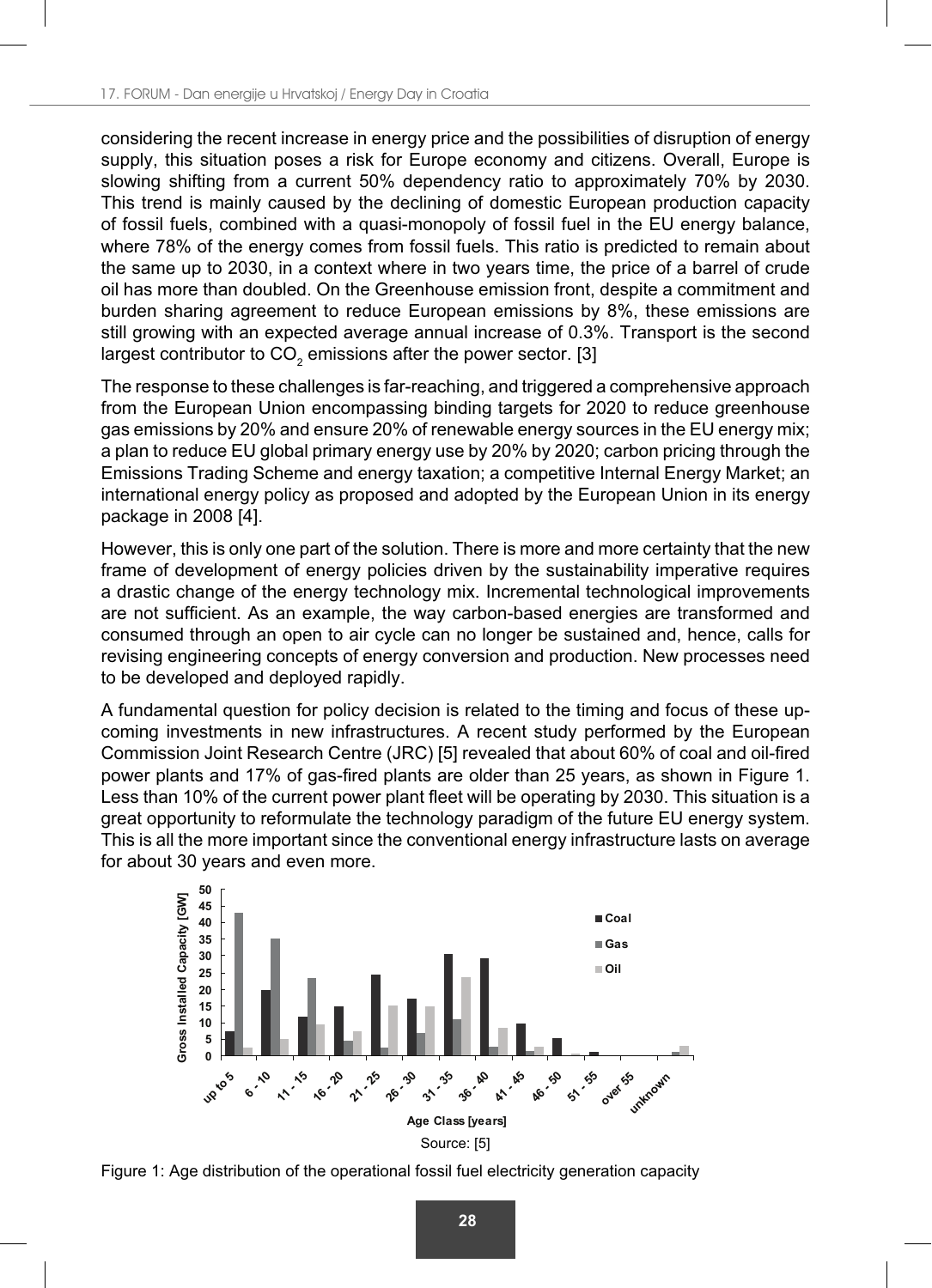Nevertheless, having to make such investments does not necessarily guarantee the move towards the establishment of a sustainable energy system. From a pure market principle, there is not a natural market attraction for such low carbon energy technologies as new technologies are normally more expensive and deliver the same service as conventional ones. Furthermore, significant societal spill-over are embedded in these technologies which are not easy captured in a liberalised environment. In addition, new technologies require substantial investment and long development periods, and the change from well understood and mastered centralised energy infrastructures. A clear indicator of these difficulties is that the level of investment and deployment in low carbon technology options seems to lag behind the necessity, although the portfolio of technologies that will have an impact on the EU energy system is quite well known.

Public energy research budgets in the EU Member States have generally declined substantially since the second oil shock. Quite a good correlation of research and development (R&D) investment with oil prices was recorded in the past and seemed to be an effective driver for mobilizing the necessary volume of investment. As shown in Figure 2 presenting the R&D expenditure over the last decades in all OCDE countries, this model continues to predominate. However, the main driver is no longer solely the economics of energy production. Carbon-constraints play an equivalent role as a market signal to direct investment on low carbon technologies.

Most of the new technologies that will play a fundamental role in the new energy infrastructure have yet to be developed and/or are in a transition to mass market deployment. An idea of the required intensity of investment can be drawn up from the past: the relative intensity of public investments dedicated to energy research in 1981 was 4 times higher than the corresponding level in 2005. In other words, considering 2005 level of public R&D investment, with an equivalent intensity as in 1981 for energy issues, the amount of investment would increase from the current 2.1 b€ to 8.4 b€ [6]. It is noted that this indicator shall not be considered as absolute as it depends on the overall economy structure with a current shift towards knowledge-based R&D intensity activities and it is stressed that the effect of the carbon constraint is not factored in. It is believed that private investment shows a similar pattern of under-investment as public expenditure, although the availability of data renders more difficult such analysis.

Irrespective of the absolute research and development and demonstration (R&D, D) investment amount, all indicators converge to the conclusion that the level of R&D investment in low carbon technologies does not match the scope and magnitude of the challenge.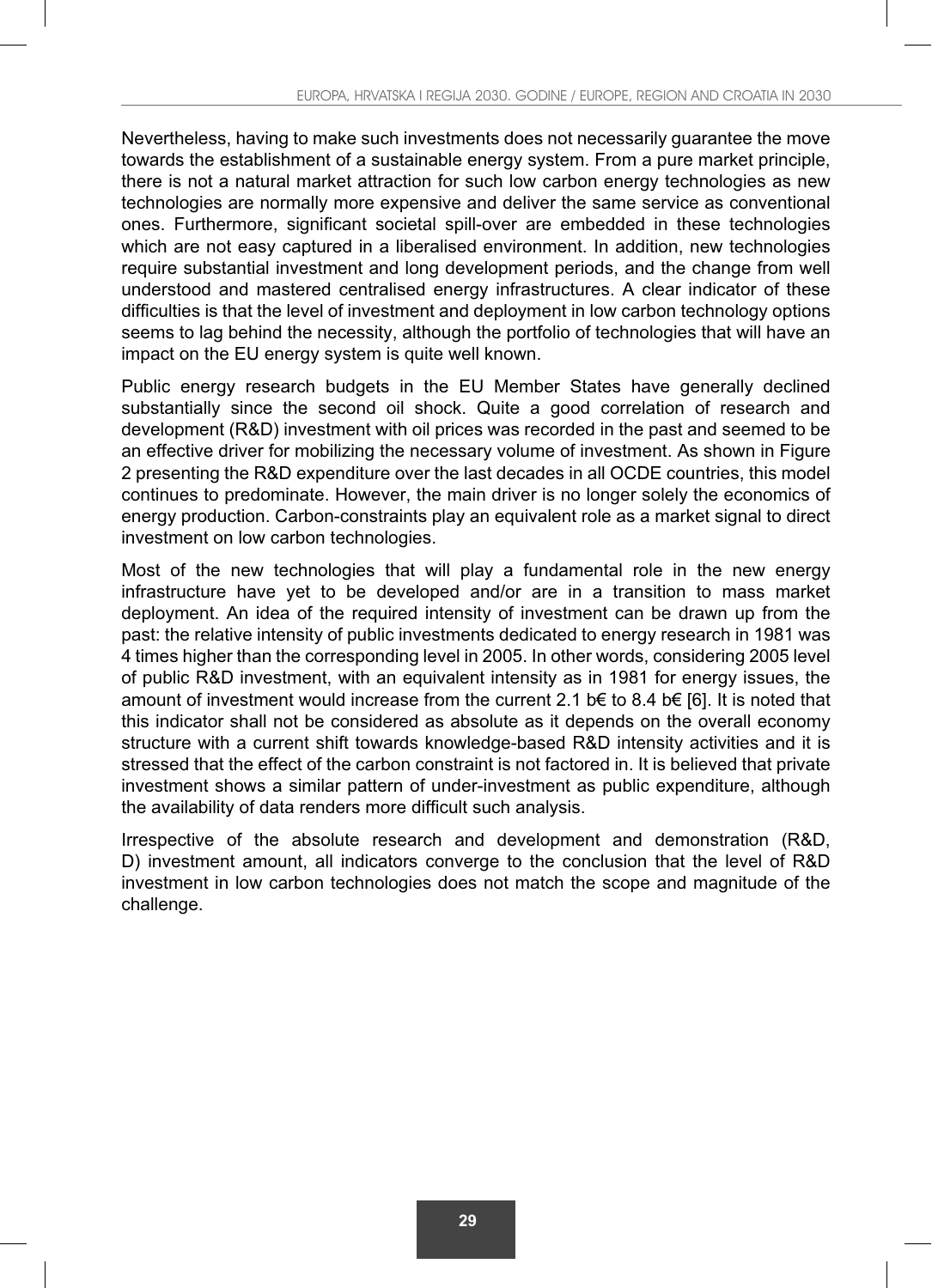

Source: [7]

Figure 2: R&D expenditure in IEA countries

Furthermore, the current European innovation system seems not to be geared to deliver the technology at the right pace to meet the short and medium goals recently adopted by the European Council. Although Member States research and industry is ranking among the top players at the global level, Member States do not have the necessary critical mass of R&D, D infrastructure to allow the European industry to compete in global markets in the future. The EU innovation system is fragmented into loosely aligned research strategies and sub-critical capacities, at a time when the main global players, the United States and Japan, but also emerging economies such as China, India and Brazil, are facing the same challenges and are multiplying their efforts to develop and commercialize new energy technologies.

## *3. TOWARDS A EUROPEAN ENERGY TECHNOLOGY POLICY*

The transition to a low carbon economy will take decades and affect the entire economy. There is a timely opportunity for investment in energy infrastructure without major destruction of values. However, decisions to invest in technologies that are fully aligned with policy and society priorities does not necessary come naturally, although the lifetime of these technologies will create a lock-in effect for decades to come. Technology development needs to be accelerated and prioritized at the highest level of the European policy agenda to ensure their cost-effective and timely deployment and obtain the relevant impact on our policy goals in parallel to ensuring a conducive environment for investment in these technologies. This is the essence of the European Strategic Energy technology Plan (SET-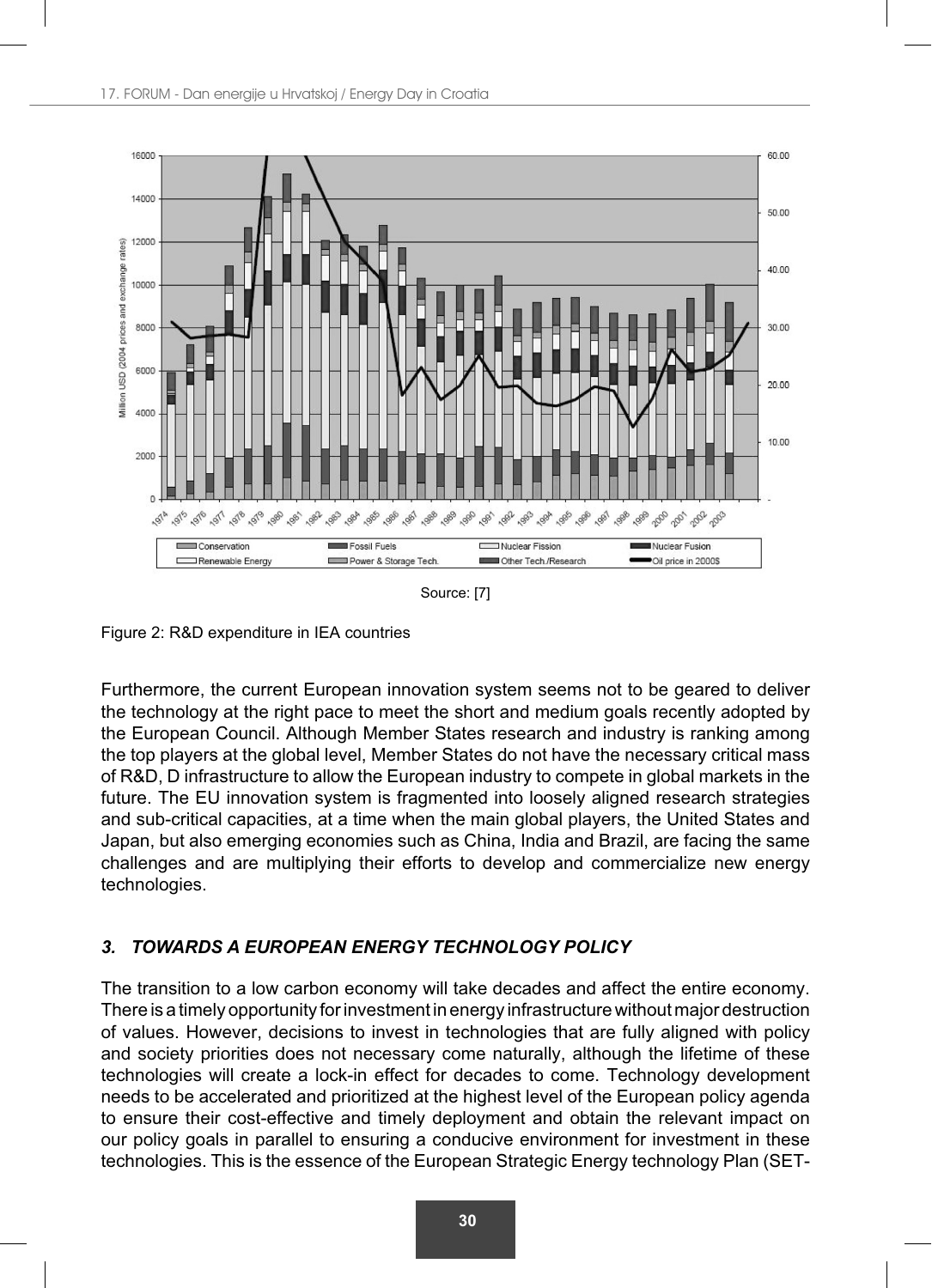Plan), adopted on 28 February 2008 by the Council of the European Union [2].

The SET-Plan makes concrete proposals for action to establish an energy technology policy for Europe, with a new mind-set for planning and working together, with the ambition to accelerate knowledge development, technology transfer and up-take, to maintain EU industrial leadership on low carbon energy technologies, and to foster science for transforming energy technologies to achieve EU energy and climate change goals for 2020, and to contribute to the worldwide transition to a low carbon economy by 2050.

The SET-Plan is under-pinned by grand technology challenges to be met in the next 10 years to bring about the technology shift required to develop a sustainable energy system. The main elements are shown in Figure 3 and Figure 4 respectively for 2020 and 2050. This vision recognizes the necessity to address deployment and diffusion barriers for those technologies that are deemed to deliver by 2020, mostly available today or in the final stages of development, while calling for immediate actions to prepare for resolving and developing the major breakthroughs for the new generation of technologies that will have mostly an impact by 2050.

– Make second generation biofuels competitive alternatives to fossil fuels, while respecting the sustainability of their production;

 $-$  Enable commercial use of technologies for CO<sub>2</sub> capture, transport and storage through demonstration at industrial scale, including whole system efficiency and advanced research;

– Double the power generation capacity of the largest wind turbines, with off-shore wind as the lead application;

– Demonstrate commercial readiness of large-scale Photovoltaic (PV) and Concentrated Solar Power;

– Enable a single, smart European electricity grid able to accommodate the massive integration of renewable and decentralised energy sources;

 $-$  Bring to mass market more efficient energy conversion and end-use devices and systems, in buildings, transport and industry, such as poly-generation and fuel cells;

– Maintain competitiveness in fission technologies, together with long-term waste management solutions;

Source: [2]

Figure 3: Key EU technology challenges for the next 10 years to meet the 2020 targets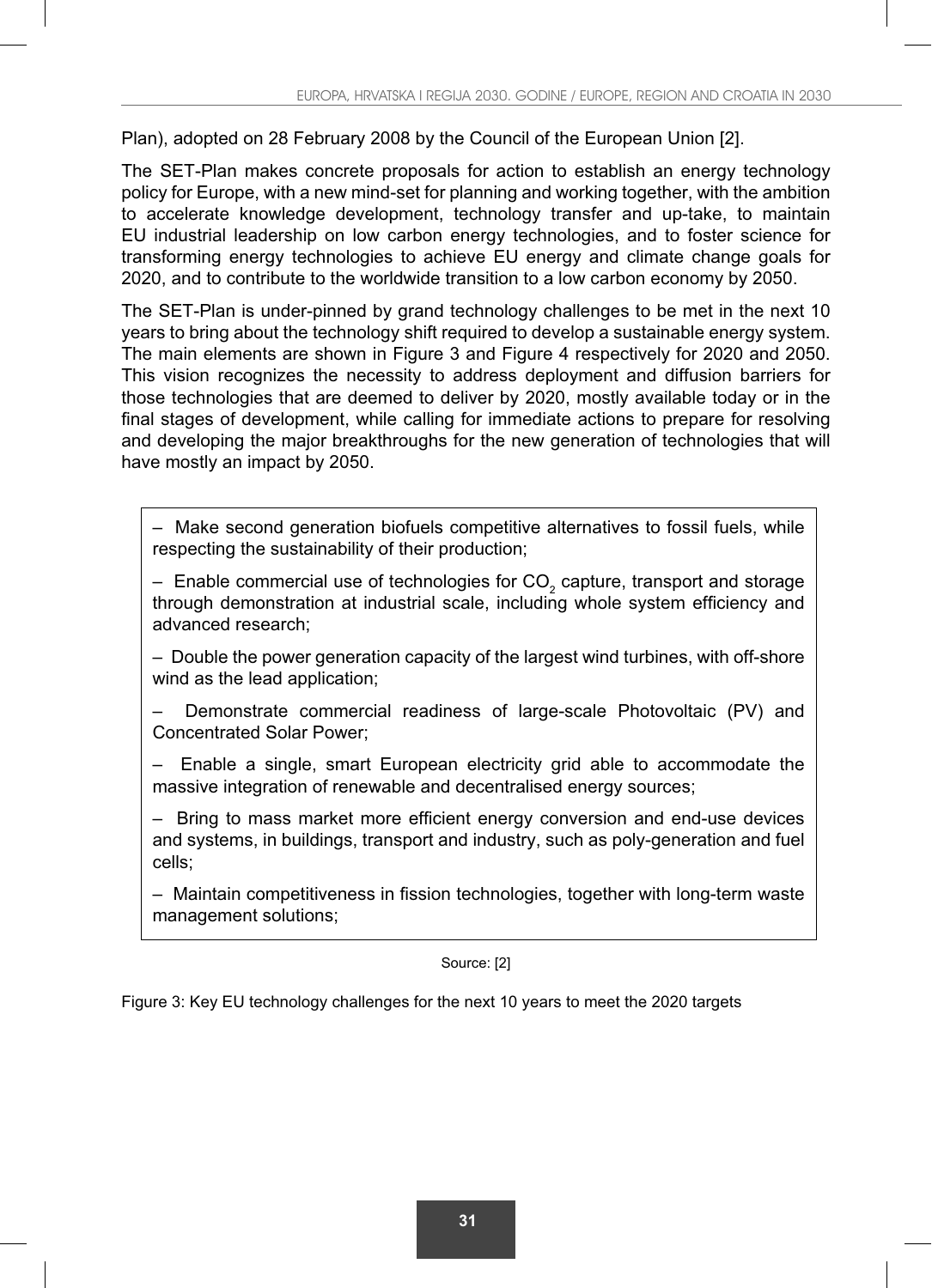– Bring the next generation of renewable energy technologies to market competitiveness;

 $-$  Achieve a breakthrough in the cost-efficiency of energy storage technologies;

– Develop the technologies and create the conditions to enable industry to commercialise hydrogen fuel cell vehicles;

– Complete the preparations for the demonstration of a new generation (Gen-IV) of fission reactors for increased sustainability;

– Complete the construction of the ITER fusion facility and ensure early industry participation in the preparation of demonstration actions;

– Elaborate alternative visions and transition strategies towards the development of the Trans-European energy networks and other systems necessary to support the low carbon economy of the future;

 $-$  Achieve breakthroughs in enabling research for energy efficiency: e.g. materials, nano-science, information and communication technologies, bio-science and computation

#### Source: [2]

Figure 4: : Key EU technology challenges for the next 10 years to meet the 2050 vision [2]

The SET-Plan is above all an Action plan for a new research and innovation approach at the European level. This new approach aims at increasing synergies at Community level to improve the leverage effect of European programmes in working on more targeted technology development while pursuing a broad portfolio management, raising de-facto the strategic visibility of investments, avoiding duplication of efforts, and hence securing increased and sustained funding.

This new model for research and innovation calls upon integration of development, demonstration and deployment (3D) as a vehicle for meeting the mid-term EU policy targets and fertilising the science for the long-term challenges. Science and deployment are joint driving forces to push forward technology delivery. New knowledge supports the development of close to market technologies and the needs for changing and adapting existing infrastructure in the mid term, while it is a major force to open up new avenues of technology options that are not yet in a market perspective, but are required to perform the deep decarbonization of the EU energy system in the long term.

This 3D research and innovation model constitutes the essence of the SET-Plan structure. It is materialized by joint endeavours between academia, research and industry, such as the Research Alliance to improve the cost effectiveness of collaborative research at European level, pooling and making better use of a critical mass of resources, and the proposal of several European Industrial initiatives (EII) to strengthen industrial energy research and innovation on technologies for which working at Community level will add most value. These EIIs will contribute to focus and align the efforts of the Community, Member States and industry to achieve common goals, creating a critical mass of activities and actors.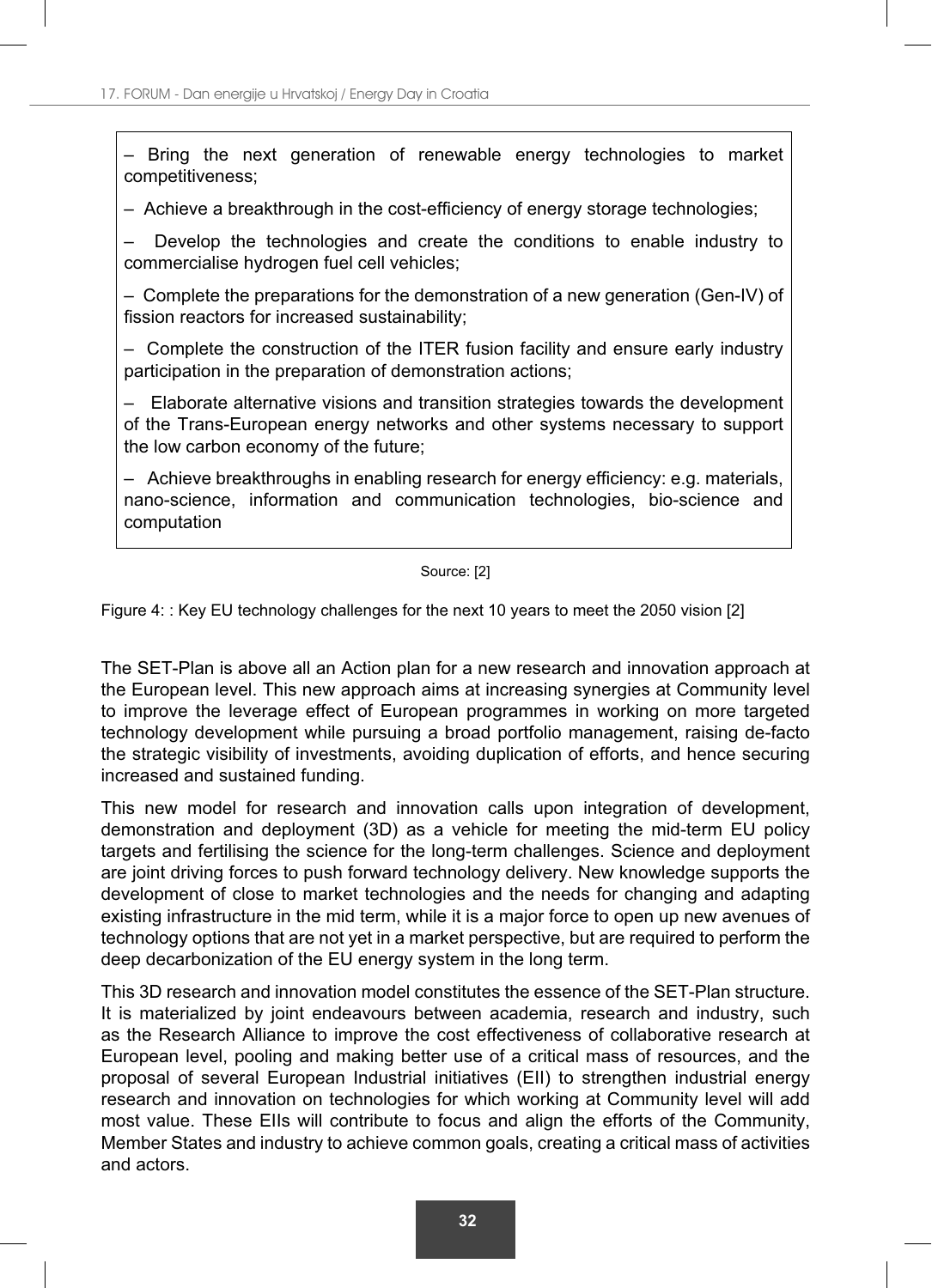In its Communication [2], the Commission proposed to launch six priority initiatives, starting in 2008.

- European Wind Initiative: focus on large turbines and large systems validation and demonstration (relevant to on and off-shore applications).
- Solar Europe Initiative: focus on large-scale demonstration for photovoltaics and concentrated solar power.
- Bio-energy Europe Initiative: focus on 'next generation' biofuels within the context of an overall bio-energy use strategy.
- European  $CO<sub>2</sub>$  capture, transport and storage initiative: focus on the whole system requirements, including efficiency, safety and public acceptance, to prove the viability of zero emission fossil fuel power plants at industrial scale.
- European electricity grid initiative: focus on the development of the smart electricity system, including storage, and on the creation of a European Centre to implement a research programme for the European transmission network.
- Sustainable nuclear fission initiative: focus on the development of Generation-IV technologies.

This ambition for a new research and innovation model is also reflected in the governance structure of the SET-Plan with a clear integration of information management and decision making and monitoring in a single, coherent framework. A Steering group, populated by the Member States and the Commission is established to provide a high level discussion platform and a flexible framework for strategic planning and implementation. The decisionmaking is supported by an open-access knowledge and information management system on energy technologies. This information system of the SET-Plan, called SETIS, is operated by the European Commission Joint Research Centre.

Furthermore, this innovation model is open to international cooperation as technology development implies both economic growth and a levy to ensure a global sustainable pattern of development. Measures that are envisaged within the SET-Plan encompass cooperation on research or standards, but also technology transfer to developing countries.

## *4. TECHNOLOGY MAPPING FOR DECISION MAKING*

Understanding the prospects of low carbon technologies, the economics and timing of their contribution to Europe's policy goals are critical questions to be answered to support policy actions to foster European innovation and to meet the goals of establishing a European sustainable energy system by the middle of the century.

An integral part of the activity of SETIS is the so-called technology and capacity mapping. These exercises aim at providing brief and comprehensive information of the current and future prospects of key low carbon technologies as well as of financing and human resources capacities to pursue R&D,D developments in Europe.

The first energy Technology Map has been produced to support the selection of proposals for European Industrial Initiatives in the context of the preparation of the European Strategic Energy Technology Plan in 2007 [8]. This Technology Map focused mainly on energy supply technologies and alternative transport fuels. Fourteen technologies were analyzed,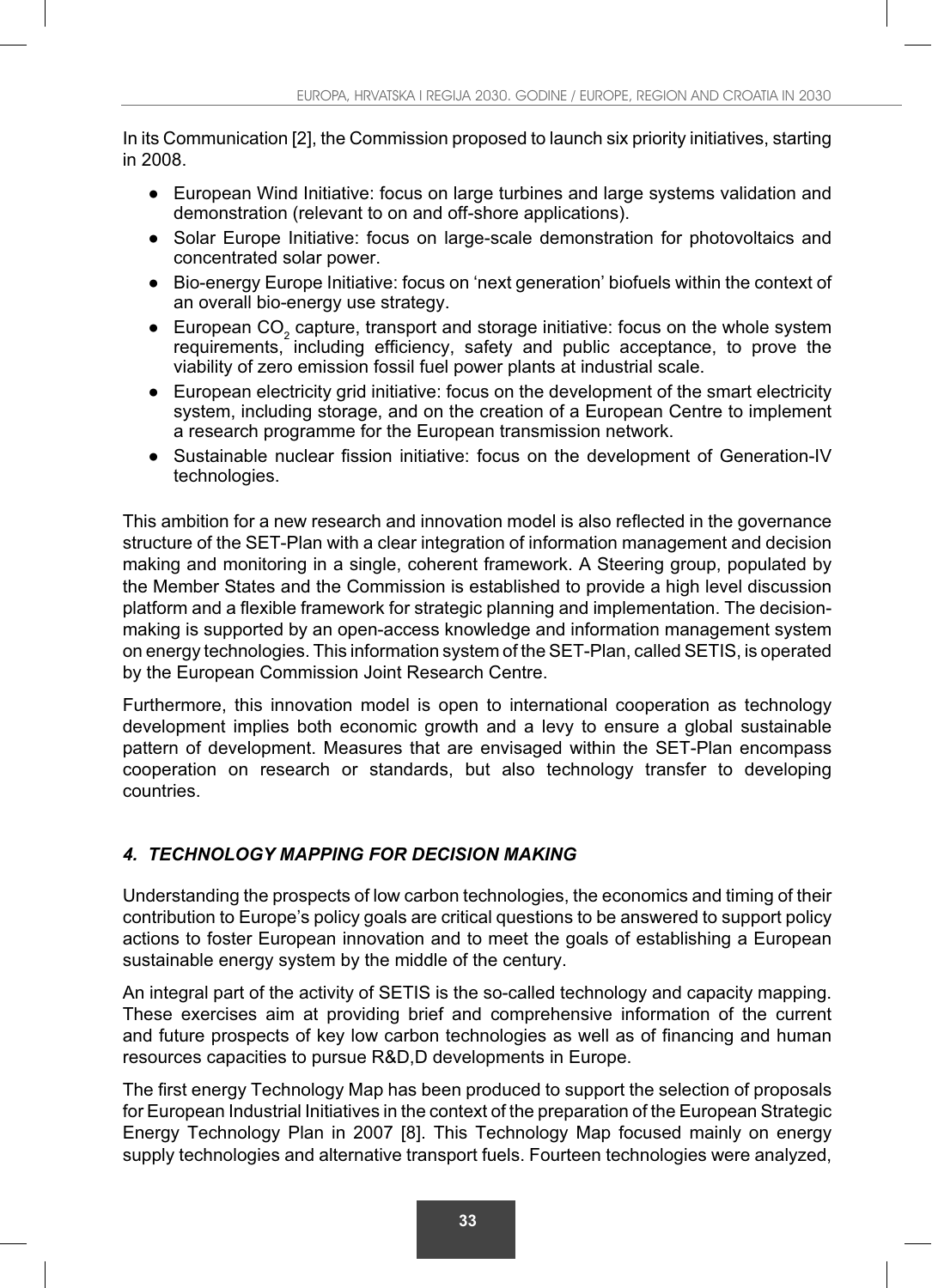including renewable sources (wind, solar, bio-energy, hydropower, ocean, geothermal), nuclear (fission and fusion), fossil fuels (cogeneration of heat and power, zero emission fossil fuel power generation), Hydrogen and Fuel Cells and the Transition planning of energy infrastructure (smart-grids). An impact assessment of the contribution of different technologies on EU policy goals has been carried out following a common assessment framework. The basic principle of this assessment framework is the evaluation of the effect of the penetration of each technology individually into an established business-as-usual baseline scenario. The evaluation is based on a number of key indicators, namely  $CO<sub>2</sub>$ avoided, carbon mitigation cost, fossil fuels saved, and changes in the overall production cost of the energy carrier that the technology produces (electricity, heat, or transport fuel). The time horizon considered for the assessment is 2030.

The main finding of the Technology Map is that a broad portfolio of technologies needs to be developed strategically and inclusively to meet the EU policy goals. Supply-side technologies such as wind, solar, hydropower, biofuels, cogeneration and zero emission fossil fuel power plants have the potential to contribute in meeting the European goals in the short and medium term. New generation nuclear fission reactors, hydrogen fuel cells and ocean energy, but also nuclear fusion in a longer term, are examples of advanced technologies that should be pursued now so they can contribute to the long term vision of a European sustainable energy system. These will complement energy efficiency measures as well as initiatives that will modernise and make more robust existing energy infrastructure. The contribution of the portfolio of low carbon power technologies with regards to CO $_2$  emission reduction is shown in Figure 5.







The Technology Map provided also some insights on the challenges of implementation and the timing when a specific technology or set of technologies could be considered as "established" to become a "relevant" option for the energy sector. This time frame is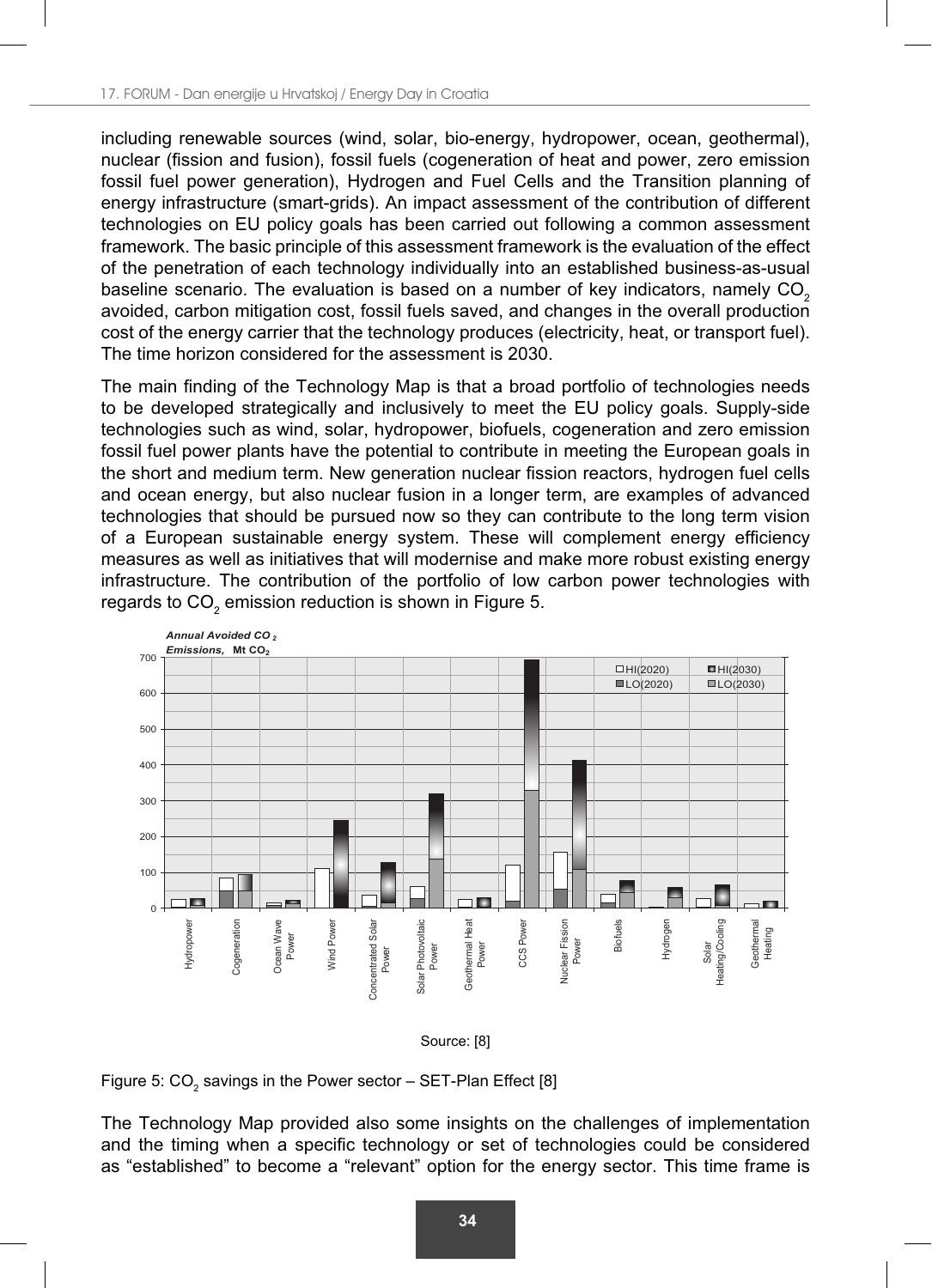considered along with the potential of low-carbon energy technologies against the EU policy goals over the next fifty years horizon as summarized in Figure 6 below.



Figure 6: Assessment of the contribution of key low carbon energy technologies towards EU Energy Policy goals

For each technology considered, the maximum energy potential, on a final energy basis, is indicated by the size of a circle. The colour shading differentiates between the maximum potential expected to be exploited in the baseline (light coloured pie), and the remaining potential that could be exploited providing sufficient support, R&D, D efforts, etc. are made. The level of exploitation of the additional potential of each technology, as well as its timing, could be assumed as the SET Plan leverage effect.

The relative position of each technology on the Time Horizon axis indicates an approximate time period when a specific/set of technologies are expected to be established as a "relevant" option for the energy sector. Challenge for Implementation indicates in relative terms how demanding is the development and deployment of a given technology with respect to other technologies within a similar time period.

Technology options that become available for the energy sector are dynamically indicated by "waves" overtime. It can be shown from the graph, that several "waves" of technology deployment can be expected until 2050, offering, each, new opportunities to build a low carbon and sustainable energy system. A first wave, with a short-to-medium time horizon, is mainly composed of today's well established and/or high penetrating technologies. A second wave, ranging from medium-to-long term, includes advanced technologies such as solar, biofuels, carbon capture and storage technologies, but also at later stage hydrogen fuel cells in the transport sector and the next generation of renewable technologies such as ocean technologies. This will be complemented by fusion technologies around 2050 and onwards.

As part SETIS activities, the JRC will revisit and periodically update this Technology Map.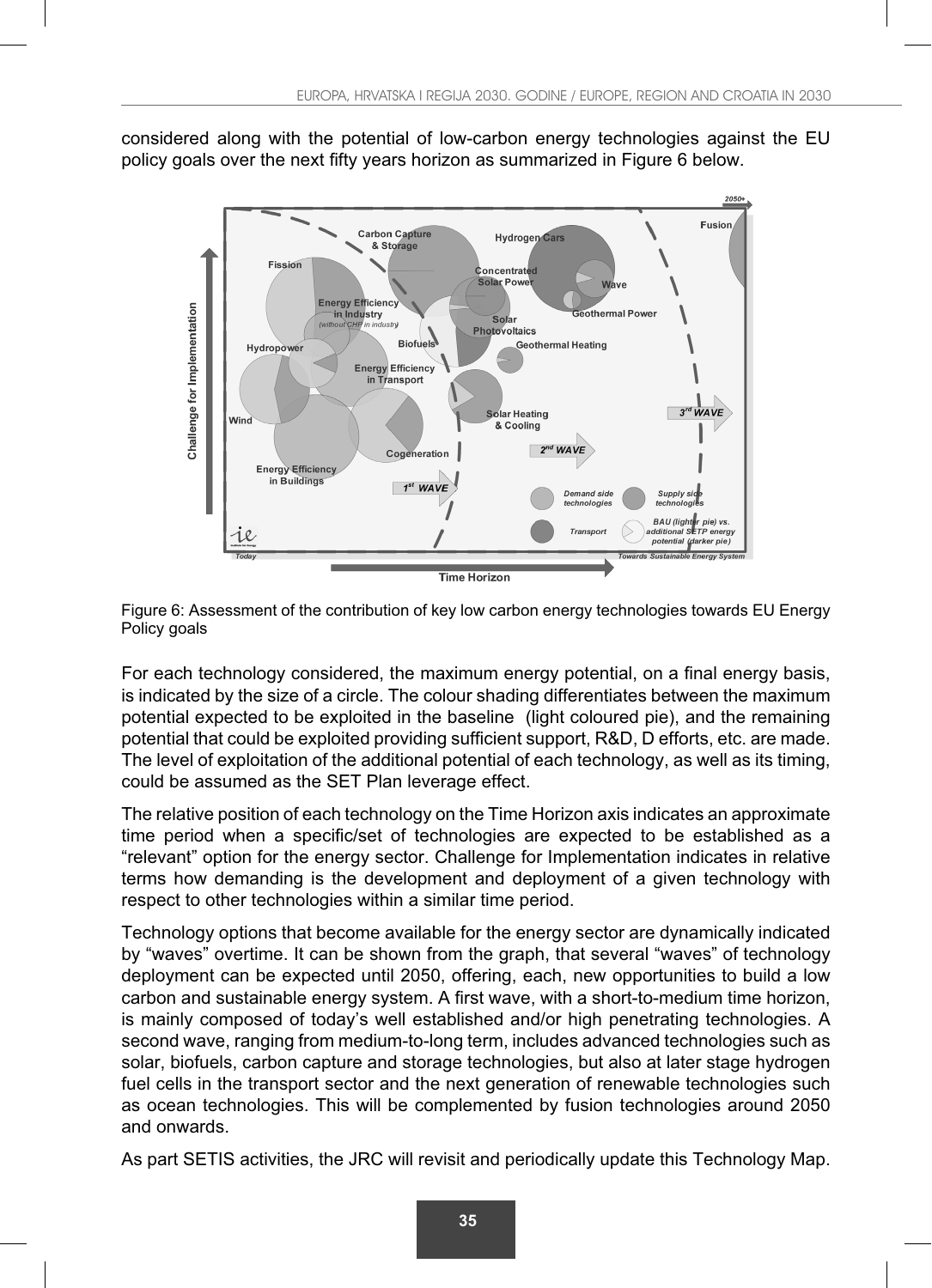## *5. CONCLUSION*

Development of new, low carbon technologies needs to be accelerated and prioritised to ensure their cost-effectiveness and timely deployment. The European Strategic Energy Technology Plan makes concrete proposals for action to accelerate the development and deployment of low carbon energy technologies to support policy actions to foster innovation and to meet EU goals of establishing a European sustainable energy system by the middle of the century.

Through the SET-Plan, a new innovation model is being implemented for building a sustainable energy system based on

- Joint Programming and Implementation
- Strategic governance supported by a Knowledge & Information Management System

Six European Industrial Initiatives on key low carbon technologies have been proposed and are being defined and prepared with a possible launch in the next one to three years.

In the meantime, the European Commission is working on a proposal to stimulate and facilitate the financing of these low carbon technologies. A communication is to be released in 2009.

A European knowledge management and information system on energy technologies (SETIS) has been established in 2008 with the objective to establish a robust openaccess information system on energy technologies and their innovation aspects, geared to supporting an effective strategic planning, monitoring and assessment of the European Strategic Energy Technology Plan. An integral part of SETIS is the technology and capacity mapping, which provides brief and comprehensive information of the prospects of major low carbon technologies, as well as of financing and human resources capacities to pursue R&D, D developments in Europe. The main findings of the first technology Map are that a broad portfolio of technologies needs to be developed strategically and inclusively to meet EU policy goals. Technology options can be expected to become available for the energy sector in several "waves" overtime, each wave synergistically contributing to the creation of a low carbon and sustainable energy system.

Above and all, the participation and engagement of European Stakeholders is critical and imperative for the success of the SET-Plan.

## *6. REFERENCES*

- [1] STERN, N.: The Economics of Climate Change" The Stern Review Cabinet Office HM Treasury
- [2] EUROPEAN COMMISSION, European Commission, Communication to the European Council and the European Parliament: A European Strategic Energy Technology plan (SET-Plan) Towards a low carbon future, COM(2007) 723
- [3] DG TREN: European Energy and Transport: Trends to 2030 Update 2007. European Communities, April 2008
- [4] EUROPEAN COMMISSION, Communication to the European Council and the